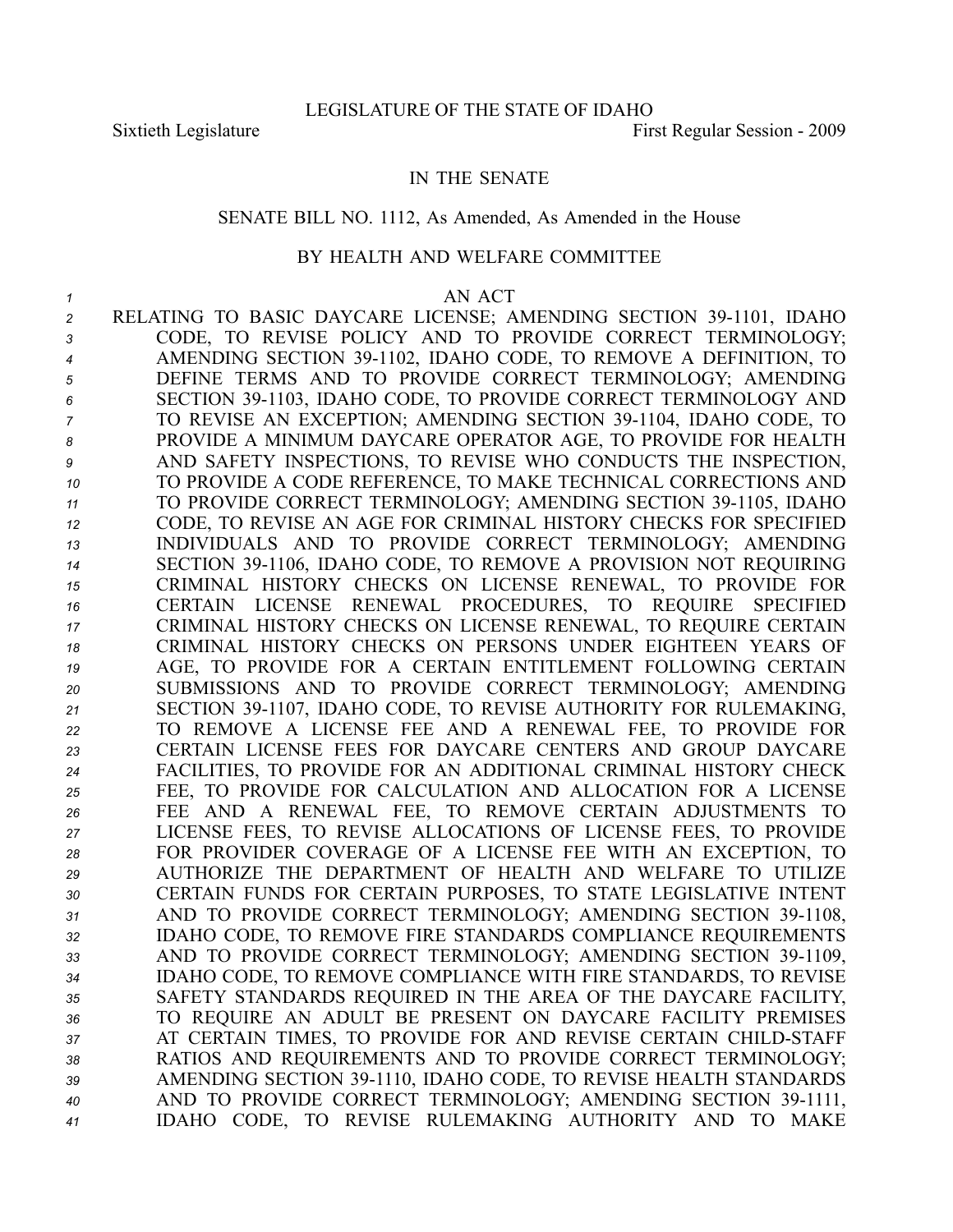TECHNICAL CORRECTIONS; AMENDING CHAPTER 11, TITLE 39, IDAHO CODE, 2 BY THE ADDITION OF A NEW SECTION 39-1112A, IDAHO CODE, TO PROVIDE **FOR ACCESS TO INFORMATION; AMENDING SECTION 39-1113, IDAHO CODE,**  TO REVISE CRIMES PRECLUDING ELIGIBILITY FOR A LICENSE, TO PROVIDE FOR LICENSE INELIGIBILITY FOR A PERSON WHO HAS PLEADED GUILTY TO, BEEN FOUND GUILTY OF OR RECEIVED A WITHHELD JUDGMENT FOR CERTAIN CRIMES WITHIN A SPECIFIED TIME PERIOD, TO PROVIDE GROUNDS FOR DISCRETIONAL DENIAL, SUSPENSION OR REVOCATION OF A DAYCARE FACILITY LICENSE UNDER CERTAIN CIRCUMSTANCES, TO PROVIDE GROUNDS FOR MANDATORY DENIAL OR REVOCATION OF DAYCARE FACILITY LICENSE OR PRIVILEGE TO OPERATE A FAMILY DAYCARE HOME 12 AND TO PROVIDE CORRECT TERMINOLOGY; AMENDING SECTION 39-1114, IDAHO CODE, TO REVISE A CRIMINAL HISTORY CHECK REQUIREMENT, TO REMOVE A FIRE INSPECTION CERTIFICATE REQUIREMENT, TO REVISE WHO IS TO PERFORM SAFETY INSPECTIONS, TO PERMIT INSPECTION OF FAMILY DAYCARE HOMES, TO REVISE AN ELECTION FOR COMPLIANCE WITH CHAPTER PROVISIONS, TO MAKE TECHNICAL CORRECTIONS AND 18 TO PROVIDE CORRECT TERMINOLOGY; AMENDING SECTION 39-1115, IDAHO CODE, TO PROVIDE A DAYCARE FACILITY A CERTAIN GRACE PERIOD TO OBTAIN A LICENSE, TO REVISE A CODE REFERENCE, TO REVISE CRIMINAL SANCTIONS AND TO PROVIDE CORRECT TERMINOLOGY; AMENDING SECTION 391116, IDAHO CODE, TO REVISE THE DUTY OF THE COUNTY PROSECUTING ATTORNEY TO PROSECUTE VIOLATIONS AND TO 24 PROVIDE CORRECT TERMINOLOGY; AMENDING SECTION 39-1117, IDAHO CODE, TO REVISE A PROVISION REGARDING AFFIRMANCE WITH CHAPTER PROVISIONS, TO MAKE A TECHNICAL CORRECTION AND TO PROVIDE 27 CORRECT TERMINOLOGY; AMENDING SECTION 39-1118, IDAHO CODE, TO REVISE WHO SHALL SIGN A CERTAIN CERTIFICATE, TO PROVIDE CORRECT TERMINOLOGY AND TO MAKE TECHNICAL CORRECTIONS; AMENDING CHAPTER 11, TITLE 39, IDAHO CODE, BY THE ADDITION OF A NEW SECTION 391120, IDAHO CODE, TO PROVIDE FOR NONDELEGABLE DUTIES AND RESPONSIBILITIES; AND PROVIDING AN EFFECTIVE DATE.

*<sup>33</sup>* Be It Enacted by the Legislature of the State of Idaho:

*<sup>34</sup>* SECTION 1. That Section 391101, Idaho Code, be, and the same is hereby amended to *<sup>35</sup>* read as follows:

 391101. POLICY. It is hereby declared to be the policy of this state to establish <sup>a</sup> minimum statewide system for the protection of children in day care centers daycare facilities. This system is intended to establish minimum standards, while still leaving primary responsibility for evaluation and selection of day care daycare services with parents. The minimum standards established by this chapter shall not be construed as preempting more stringent regulation by county or city ordinance.

*<sup>42</sup>* SECTION 2. That Section 391102, Idaho Code, be, and the same is hereby amended to *<sup>43</sup>* read as follows: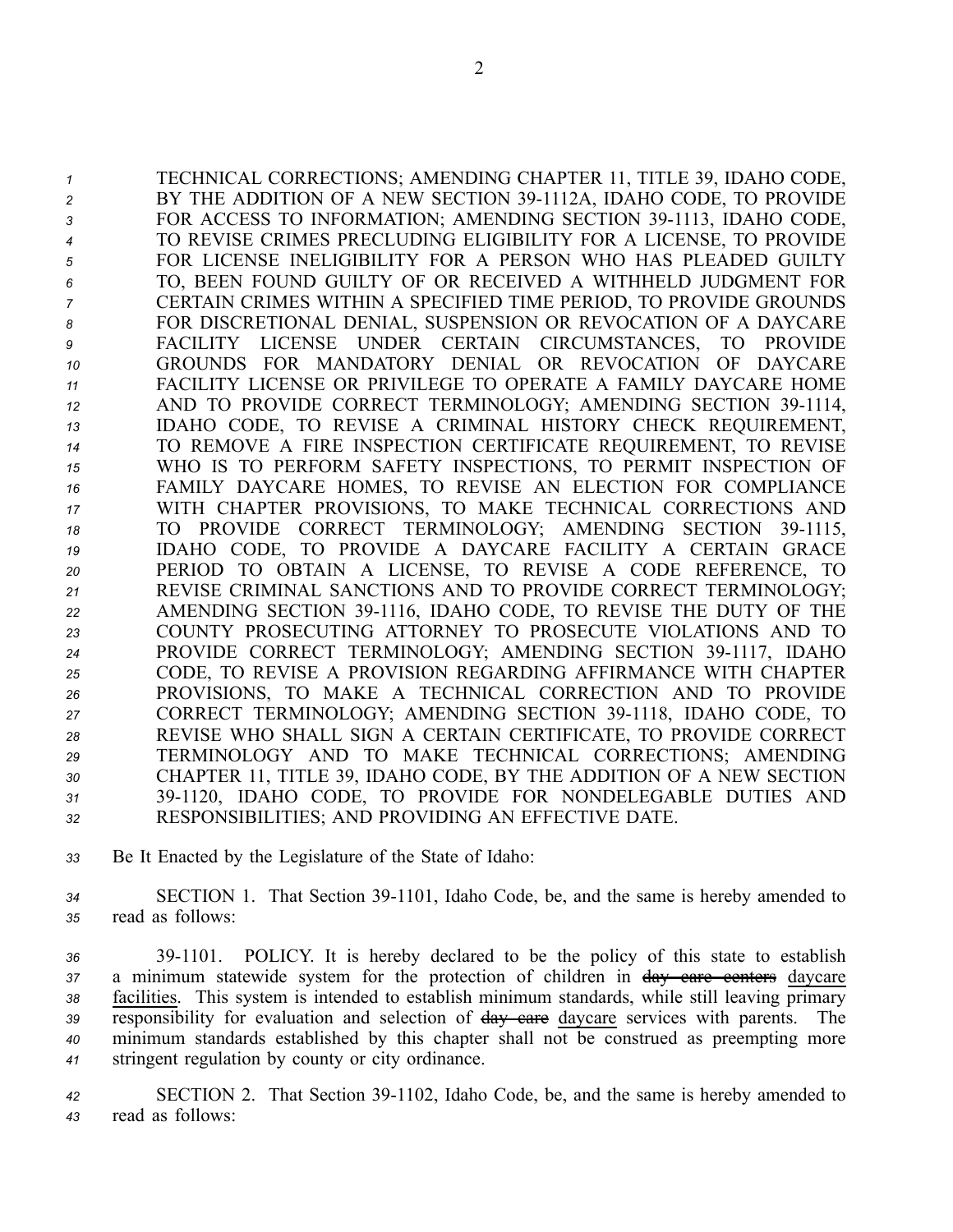39-1102. DEFINITIONS. As used in this chapter: (1) "Board" means the Idaho board of health and welfare. (2) "Child" means <sup>a</sup> person less than twelve thirteen (123) years of age. (3) "Day care Daycare" means care and supervision provided for compensation during part of a twenty-four  $\overline{(24)}$  hour day, for a child or children not related by blood, or marriage or legal guardianship to the person or persons providing the care, in <sup>a</sup> place other than the child's *z* or children's own home or homes. 8 (4) "<del>Day care</del> Daycare center" means a place or facility providing  $\frac{day}{dx}$  eare daycare for compensation for thirteen (13) or more children. (5) "Daycare facility" means <sup>a</sup> place or facility providing daycare services for compensation to seven (7) or more children not related to the provider. (6) "Department" means the Idaho department of health and welfare.  $\overline{6}$  "District health board " means the district health boards of the respective public health districts as established in chapter 4, title 39, Idaho Code. (7) "District health department" means the district health departments of the respective districts, created in section 39409, Idaho Code. (8) "Employee" means any person working for compensation in <sup>a</sup> facility that provides day care daycare. (98) "Family day care daycare home" means <sup>a</sup> home, place, or facility providing day care daycare for six (6) or fewer children. 21 (109) "Group day care daycare facility" means a home, place, or facility providing day eare daycare for seven (7) to twelve (12) children. (10) "Group size" means the maximum number of children in one (1) group or classroom.  $\overline{(11)}$  "Mixed age group" means a care group that includes children of multiple ages.  $\overline{(12)}$  "Ratio" means the number of staff required to supervise a certain number of children. (13) "Single age group" means <sup>a</sup> care group that includes children of similar age. (14) "Training" means continuing education in child development areas relating to child care. Training can be acquired through <sup>a</sup> variety of methods including, but not limited to, the viewing of audio visual materials, correspondence courses, community workshops and in-house training. 31 SECTION 3. That Section 39-1103, Idaho Code, be, and the same is hereby amended to read as follows: 391103. LICENSING AUTHORITY. The department of health and welfare is hereby

 authorized and directed to issue "basic day care daycare licenses" as provided in this chapter. 35 The department is authorized to establish procedures for issuing licenses to day care centers daycare facilities which shall be maintained and operated in conformity with the standards authorized in this chapter. Nothing in this chapter shall be construed to limit or restrict the teaching of religious doctrines, values, or tenets in <sup>a</sup> facility licensed under the provisions of this chapter. The provisions of this chapter shall not apply to:

*<sup>40</sup>* (1) The occasional care of <sup>a</sup> neighbor's, relative's or friend's child or children by <sup>a</sup> 41 person not ordinarily in the business of child care providing daycare;

*<sup>42</sup>* (2) The operation of <sup>a</sup> private school or religious school for educational purposes for *<sup>43</sup>* children over four (4) years of age or <sup>a</sup> religious kindergarten;

*<sup>44</sup>* (3) The provision of occasional care exclusively for children of parents who are *<sup>45</sup>* simultaneously in the same building;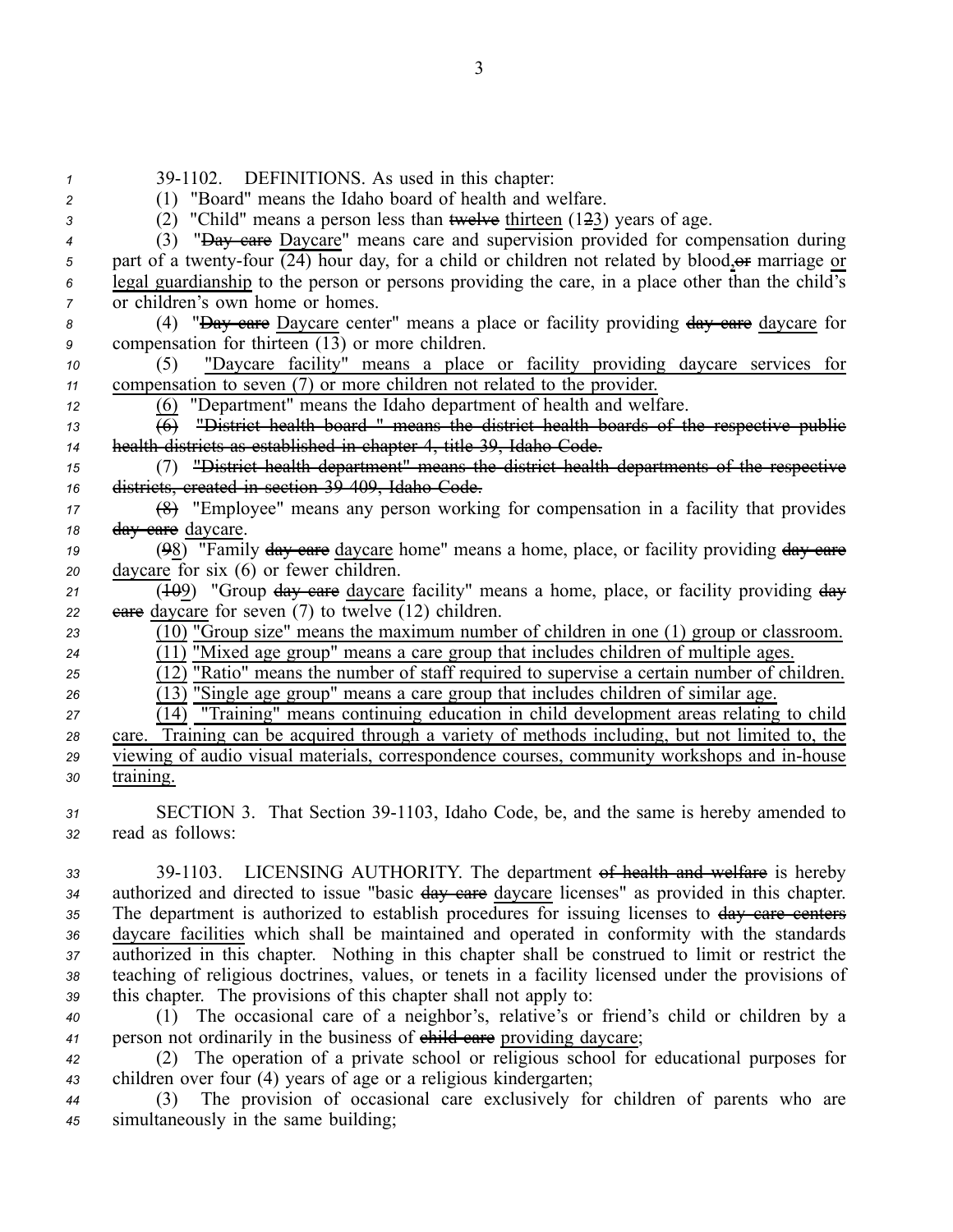*<sup>1</sup>* (4) The operation of day camps, programs and religious schools for less than twelve (l2) *<sup>2</sup>* weeks during <sup>a</sup> calendar year or not more often than once <sup>a</sup> week; or

*<sup>3</sup>* (5) The provision of care for children of only one (1) immediate <sup>a</sup> family in addition to *<sup>4</sup>* the person's own children within the second degree of relationship.

*<sup>5</sup>* SECTION 4. That Section 391104, Idaho Code, be, and the same is hereby amended to *<sup>6</sup>* read as follows:

 391104. APPLICATION FOR LICENSE – FIRE SAFETY AND HEALTH 8 INSPECTIONS. (1) Application. A person who wishes to operate a day care center daycare facility shall be <sup>a</sup> minimum of eighteen (18) years of age, shall submit an application, on the forms provided by the department, and shall obtain the required certificates of inspection as provided herein.

*<sup>12</sup>* (2) Inspections. A person who wishes to operate <sup>a</sup> day care center daycare facility *<sup>13</sup>* shall submit: (a) <sup>a</sup> certificate of <sup>a</sup> fire inspection of the proposed center, conducted by <sup>a</sup> *<sup>14</sup>* fire department or fire district official, establishing compliance with the minimum standards 15 specified in section 39-1109, Idaho Code; and (b) a health and safety inspection of the 16 proposed eventer facility conducted by a qualified inspector as designated by the district health *17* department, establishing compliance with the minimum standards specified in sections 39-1109 18 and 39-1110, Idaho Code.

 (3) Continued compliance and reinspection. Day care centers Daycare facilities shall at all times maintain compliance with the fire safety and health requirements identified in this chapter. The department may cause any day care center daycare facility to be reinspected during the term of <sup>a</sup> license for fire safety and health compliance as determined necessary by the department. No charge for any reinspection after the initial inspection in any license period shall be made to the day care center daycare facility.

25 SECTION 5. That Section 39-1105, Idaho Code, be, and the same is hereby amended to *<sup>26</sup>* read as follows:

 391105. CRIMINAL HISTORY CHECKS. (1) The department shall obtain from 28 the owner a criminal history check on the owners, operators and employees of a day care 29 eenter daycare facility who have direct contact with children, and on all volunteers and other individuals twelve thirteen (123) years of age or older who have unsupervised direct contact with children in or are regularly on the premises of <sup>a</sup> day care center daycare facility. The criminal history check shall include the following for all persons subject to the provisions of this section who are eighteen (18) years of age or older: (a) Statewide criminal identification bureau;

- 
- 
- *<sup>35</sup>* (b) Federal bureau of investigation (FBI) criminal history;
- *<sup>36</sup>* (c) National crime information center; and
- 
- 37 (d) Statewide child abuse register registry.

 (2) Criminal history checks on those persons under eighteen (18) years of age shall include <sup>a</sup> check of the juvenile justice records of adjudications of the magistrate division of the district court, county probation services and department of health and welfare records as authorized by the minor and his paren<sup>t</sup> or guardian.

42 (3) Notwithstanding the provisions of section 39-1103, Idaho Code, which provide for *<sup>43</sup>* exemption from the provisions of this chapter, any person who owns, operates or is employed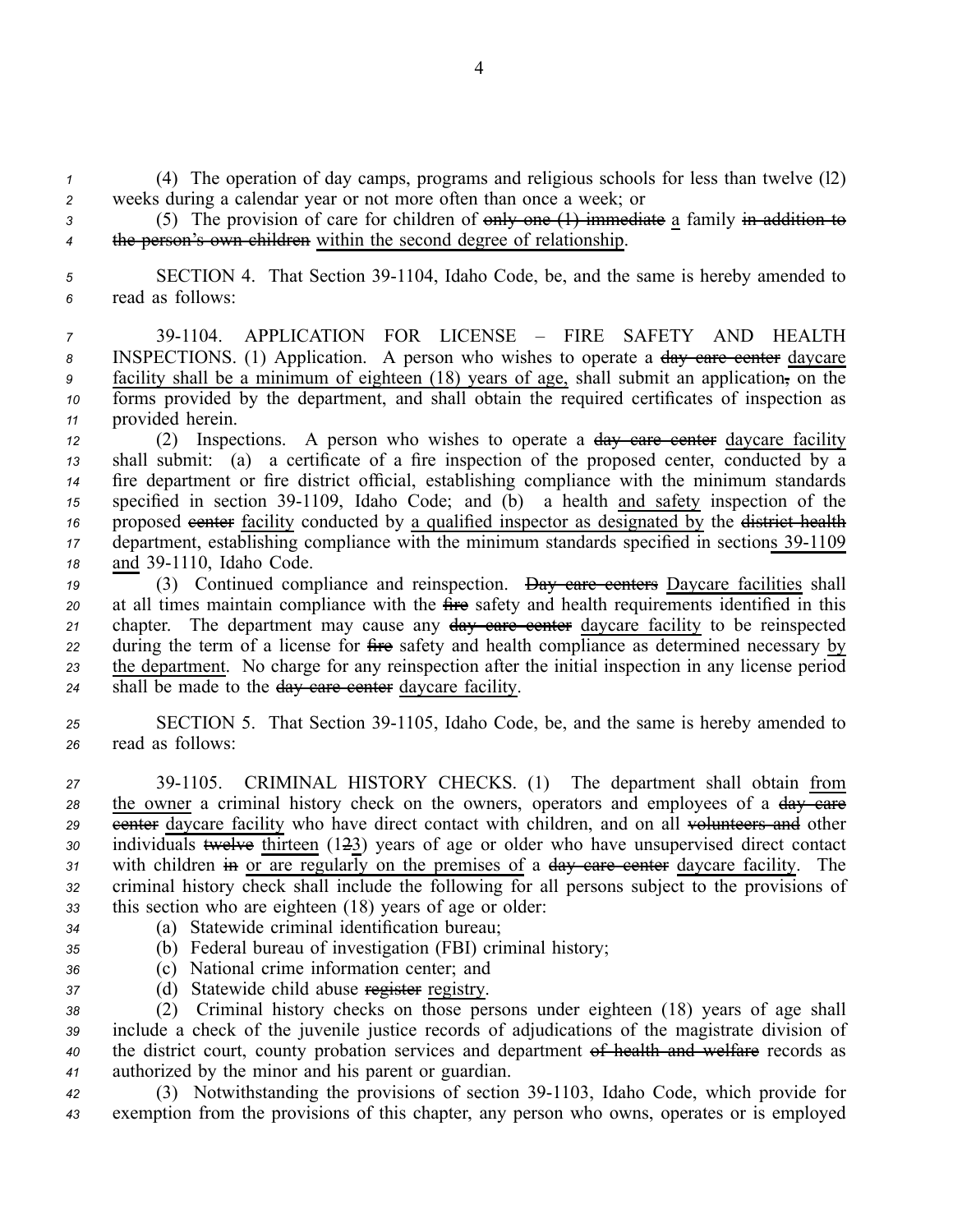*<sup>1</sup>* by <sup>a</sup> private school for educational purposes for children four (4) through six (6) years of age or *<sup>2</sup>* <sup>a</sup> private kindergarten shall comply with the provisions of this section.

*<sup>3</sup>* SECTION 6. That Section 391106, Idaho Code, be, and the same is hereby amended to *<sup>4</sup>* read as follows:

 391106. ISSUANCE OF LICENSE – RENEWAL. (1) Upon receipt of the application, inspection certificates and the criminal history, the department shall, upon <sup>a</sup> finding of compliance with the minimum standards set forth in this chapter, issue a basic day care daycare license to the applicant. The license shall be valid for two (2) years and shall be posted in <sup>a</sup> 9 conspicuous place at the day care center daycare facility.

 (2) After the criminal history check has been completed for any person, it shall not be necessary to repea<sup>t</sup> the check for renewal of <sup>a</sup> license. The department may, however, require the applicant for renewal of <sup>a</sup> license to declare on <sup>a</sup> form provided by the department that the applicant is in compliance with the original standards and conditions required for issuance of 14 a license The department shall send a renewal application to the owner of the daycare facility no later than ninety (90) days prior to the expiration of an existing license. The owner shall submit to the department the renewal application with the required renewal fee and <sup>a</sup> criminal history check prior to the expiration of the existing license. A complete criminal history check shall be provided for any new persons requiring <sup>a</sup> criminal history check in accordance 19 with section 39-1105, Idaho Code. A limited criminal history check shall be provided for those persons eighteen (18) years of age or older who where previously checked. The limited criminal history check shall include:

- *<sup>22</sup>* (a) Statewide criminal identification bureau;
- *<sup>23</sup>* (b) National crime information center; and
- *<sup>24</sup>* (c) Statewide child abuse registry.
- *<sup>25</sup>* (3) Criminal history checks on those persons under eighteen (18) years of age shall *<sup>26</sup>* include <sup>a</sup> check of the juvenile justice records of adjudications of the magistrate division of the *<sup>27</sup>* district court, county probation services and department records as authorized by the minor and *<sup>28</sup>* his paren<sup>t</sup> or guardian.
- *<sup>29</sup>* (4) The department shall maintain <sup>a</sup> list of all licensees for public use.

*<sup>30</sup>* (5) Submission of <sup>a</sup> renewal application, fee and required criminal history check *<sup>31</sup>* shall entitle the daycare facility owner to continue daycare services, subject to action by the *32* department pursuant to section 39-1113, Idaho Code.

*<sup>33</sup>* SECTION 7. That Section 391107, Idaho Code, be, and the same is hereby amended to *<sup>34</sup>* read as follows:

 391107. FEES. (1) The board department shall establish by rule the maximum total fee to be assessed for <sup>a</sup> basic day care daycare license which shall not exceed one hundred 37 seventy-five dollars (\$1<del>00.00</del>75) for daycare centers and one hundred dollars (\$100) for group daycare facilities. The board shall allocate the fee for fire and health inspections and for the <sup>39</sup> eCriminal history check<del>. The board shall also establish a renewal fee which shall not exceed</del> sixty dollars (\$60.00) fees shall be in addition, but at actual cost. No other fees shall be charged for each license period. The department may allocate the fees to daycare licensing administration costs as it deems appropriate.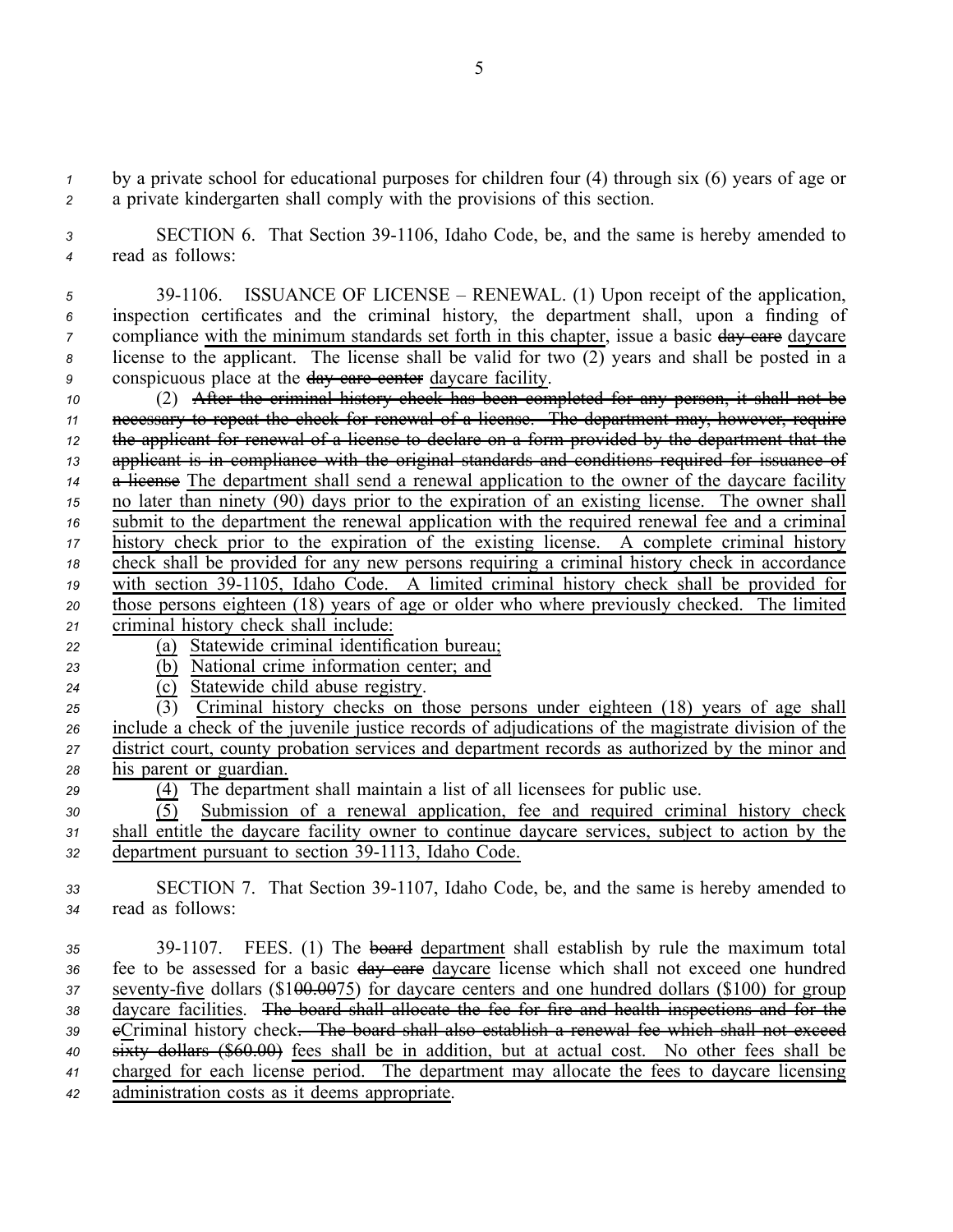(2) The applicable license fee in subsection (1) of this section shall be reduced by 2 twenty-five percent (25%) for any day care facility which provides evidence that at least fifty percen<sup>t</sup> (50%) of its staff is certified in infant/child first aid and pediatric rescue breathing department is authorized to utilize Idaho child care program funds as otherwise allowed by law to pay for the costs associated with certification and licensing of daycare facilities to the extent that fees collected from the facilities do not fully cover such costs. It is the intent of <sup>7</sup> the legislature that licensing fees and Idaho child care program funds shall fully fund daycare facility licensing administration.

**9** SECTION 8. That Section 39-1108, Idaho Code, be, and the same is hereby amended to *<sup>10</sup>* read as follows:

11 39-1108. LOCAL OPTION. If a city or county, within its respective jurisdiction, has adopted an ordinance for regulation and/or licensing of day care daycare services, then the provisions of this chapter shall not apply with such city or county unless the ordinance is subsequently repealed. To qualify for exemption, regulation of centers must include <sup>a</sup> criminal history check at least as stringent as the check required in section 39-1105, Idaho Code, compliance with fire safety standards at least as stringent as required in section 39-1109, Idaho Code, compliance with health standards at least as stringent as required in section 391110, Idaho Code, compliance with immunization requirements at least as stringent as required in 19 section 39-1118, Idaho Code, and compliance with training requirements at least as stringent as required in section 391119, Idaho Code. Cities and counties are hereby granted authority and 21 may adopt ordinances for regulation and/or licensing of day care daycare services.

22 SECTION 9. That Section 39-1109, Idaho Code, be, and the same is hereby amended to *<sup>23</sup>* read as follows:

- *<sup>24</sup>* 391109. FIRE SAFETY STANDARDS. (1) Day care centers Daycare facilities shall 25 comply with the following fire safety standards in the area of the day care center daycare 26 facility in which day eare daycare is provided:
- *<sup>27</sup>* (a) aAdequate fire and smoke alarms;
- *<sup>28</sup>* (b) aA functional telephone located on the daycare premises during the hours of *<sup>29</sup>* operation;
- *<sup>30</sup>* (c) aAdequate fire extinguishers; or other suitable arrangements for extinguishing fires; *<sup>31</sup>* and

*<sup>32</sup>* (d) aAdequate exits;

| 33 | (e) Firearms or other weapons which are stored on the premises of a daycare facility        |
|----|---------------------------------------------------------------------------------------------|
| 34 | must be kept in a locked container that is inaccessible to children while daycare attendees |
| 35 | are present;                                                                                |
|    |                                                                                             |

- *<sup>36</sup>* (f) Pools, hot tubs, ponds and other bodies of water that are on the daycare facility *<sup>37</sup>* premises must provide the following safeguards:
- *<sup>38</sup>* (i) The area surrounding the body of water must be fenced and locked in <sup>a</sup> *<sup>39</sup>* manner that prevents access by children and meets the following requirements: *<sup>40</sup>* 1. The fence must be at least four (4) feet high with no vertical opening *<sup>41</sup>* more than four (4) inches wide, be designed so that <sup>a</sup> young child cannot *<sup>42</sup>* climb or squeeze under or through the fence, surround all sides of the pool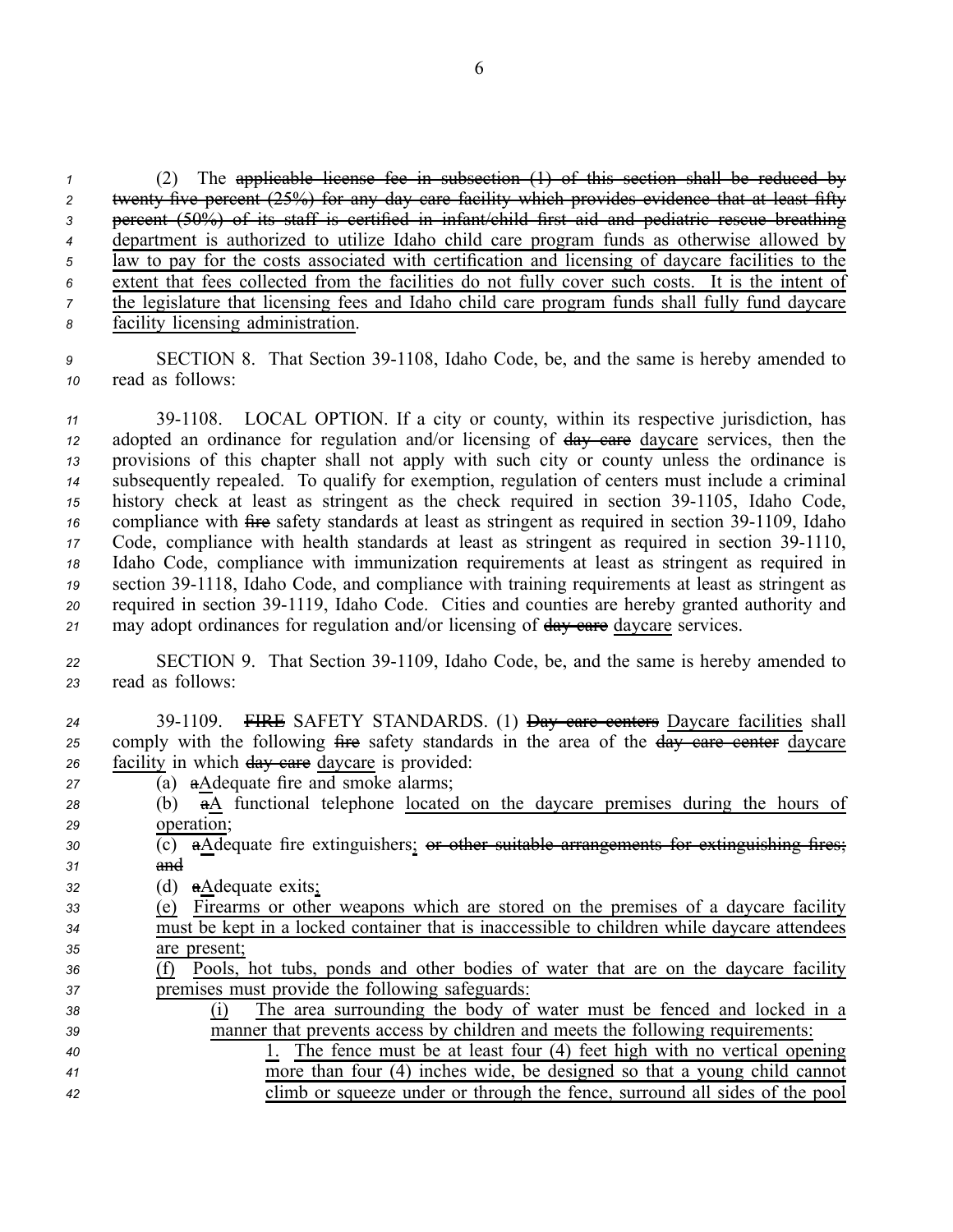| 1              | and have a gate that is self-closing and that has a self-latching mechanism                       |
|----------------|---------------------------------------------------------------------------------------------------|
| $\overline{c}$ | in proper working order out of the reach of young children;                                       |
| 3              | 2. If the house forms one (1) side of the barrier for the pool, all doors that                    |
| 4              | provide unrestricted access to the pool must have alarms that produce an                          |
| 5              | audible sound when the door is opened;                                                            |
| 6              | Furniture or other large objects must not be left near the fence in a                             |
| 7              | manner that would enable a child to climb on the furniture or other large                         |
| 8              | object and gain access to the pool; and                                                           |
| 9              | If the area surrounding a pool, hot tub, pond or other body of water is not<br>(11)               |
| 10             | fenced and locked, there must be a secured protective covering that will not allow                |
| 11             | access by a child;                                                                                |
| 12             | (iii) Wading pools must be empty when not in use;                                                 |
| 13             | (iv) Children must be under direct supervision of an adult while using a pool, hot                |
| 14             | tub, pond or other body of water; and                                                             |
| 15             | A minimum of a four (4) foot high fence must be present that prevents access<br>(v)               |
| 16             | from the daycare facility premises if the daycare premises are adjacent to a body                 |
| 17             | of water; and                                                                                     |
| 18             | (g) The owner or operator of a daycare facility shall ensure that at all times children are       |
| 19             | present, at least one (1) adult on the premises has current certification in pediatric rescue     |
| 20             | breathing and first-aid treatment from a certified instructor.                                    |
| 21             | (2) No fire standards developed pursuant to this chapter shall be more stringent than             |
| 22             | the standards contained in the International Fire Code, without supplementation by any other      |
| 23             | standard or code as adopted by Idaho.                                                             |
| 24             | An adult must be present at all times during business hours on the daycare facility<br>(3)        |
| 25             | premises.                                                                                         |
| 26             | (4) In addition to the fire safety standards identified in subsection $(1)$ of this section, fire |
| 27             | safety standards may shall be established by the department to govern the maximum allowable       |
| 28             | ratio of children to staff subject to the following restrictions:                                 |
| 29             | (a) In no event shall the child-staff ratio require more than one (1) staff member to six         |
| 30             | (6) children for all children age eighteen twenty-four $(1824)$ months or less, more than         |
| 31             | one (1) staff member to twelve eight (128) children for all children above age eighteen           |
| 32             | twenty-four $(1824)$ months but less than five three $(53)$ years; and more than one (1) staff    |
| 33             | member to eighteen ten $(180)$ children for all children age three $(3)$ years but less than      |
| 34             | four (4) years; more than one (1) staff member to twelve (12) children for all children age       |
| 35             | four $(4)$ years but less than five $(5)$ years; and more than one $(1)$ staff member to eighteen |
| 36             | (18) children for all children whose age is five (5) years or more; The maximum group             |
| 37             | size for all groups shall not exceed twice the number of children allowed for a single staff      |
| 38             | member.                                                                                           |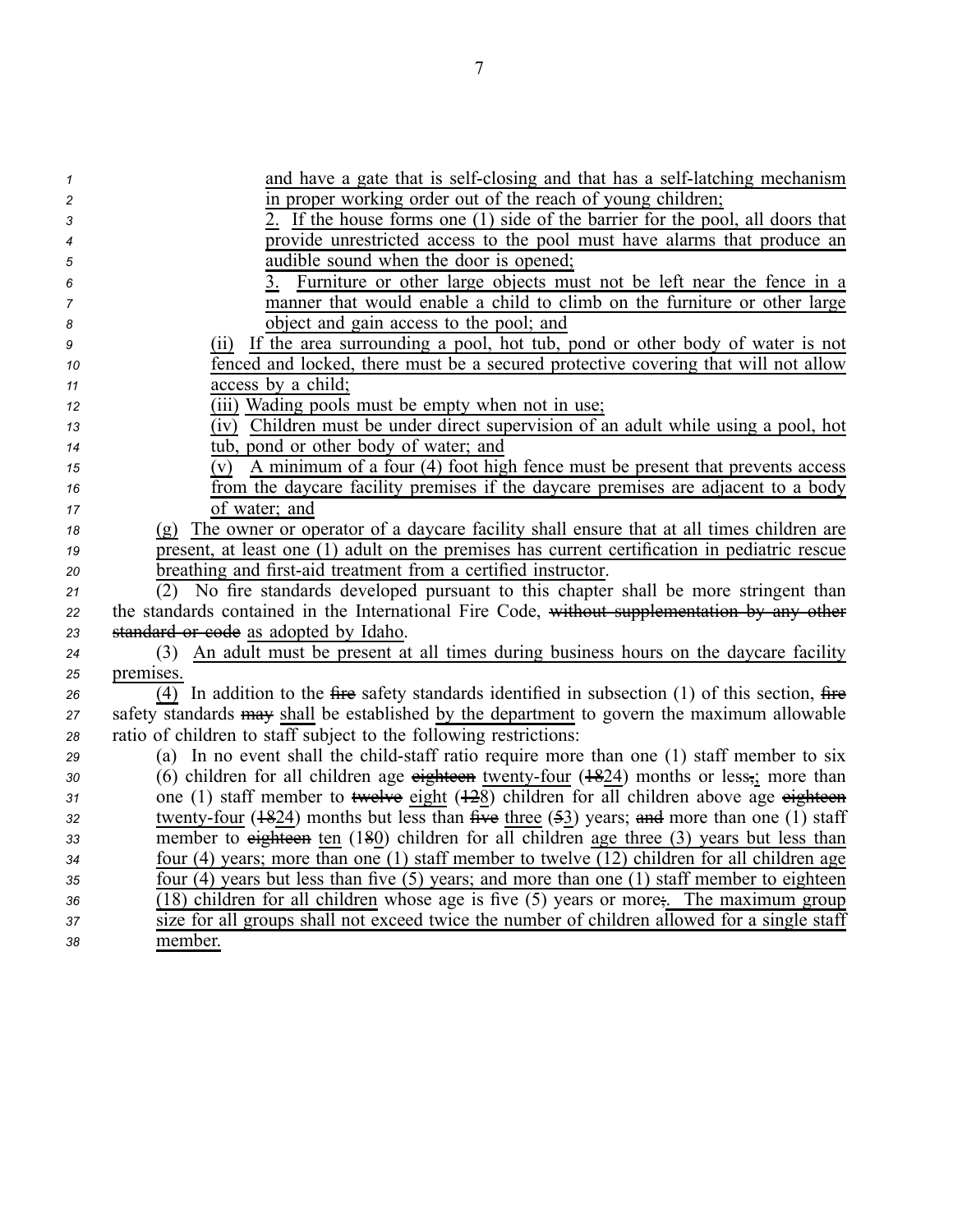| 1      |                                                                                              |                                          | Number of Children Allowed and Maximum Group Size Table |                        |                  |                                                                                                 |
|--------|----------------------------------------------------------------------------------------------|------------------------------------------|---------------------------------------------------------|------------------------|------------------|-------------------------------------------------------------------------------------------------|
| 2      |                                                                                              |                                          | Children:                                               |                        |                  |                                                                                                 |
| 3      |                                                                                              |                                          | above                                                   |                        |                  |                                                                                                 |
| 4      |                                                                                              |                                          | twenty-four                                             | Children:              |                  |                                                                                                 |
| 5      |                                                                                              | Children:                                | $\sqrt{24}$ ) months                                    | three $(3)$            | Children:        |                                                                                                 |
| 6      |                                                                                              | birth to                                 | but less than                                           | years but less         | four $(4)$ years | Children:                                                                                       |
| 7      | Number of                                                                                    | twenty-four                              | three $(3)$                                             | than four $(4)$        | but less than    | five $(5)$ years                                                                                |
| 8      | required staff                                                                               | $(24)$ months                            | years                                                   | years                  | five $(5)$ years | or more                                                                                         |
| 9      | <u>1</u>                                                                                     | $\underline{6}$                          | $\frac{8}{5}$                                           | $\overline{10}$        | 12               | <u>18</u>                                                                                       |
| 10     | $\overline{2}$                                                                               | <u> 12</u>                               | 16                                                      | $\underline{20}$       | <u>24</u>        | $\frac{36}{5}$                                                                                  |
| 11     | Maximum                                                                                      |                                          |                                                         |                        |                  |                                                                                                 |
| 12     | group size                                                                                   | 12                                       | 16                                                      | 20                     | 24               | 36                                                                                              |
| 13     |                                                                                              |                                          |                                                         |                        |                  | (b) No factors other than fire safety may be considered in establishing child staff ratios;     |
| 14     |                                                                                              |                                          |                                                         |                        |                  | The maximum ratio of children to staff in mixed age groups shall be determined by the           |
| 15     |                                                                                              | age of the youngest child in attendance. |                                                         |                        |                  |                                                                                                 |
| 16     |                                                                                              |                                          |                                                         |                        |                  | $\overline{c}$ All adults on the premises providing direct supervision to the children shall be |
| 17     |                                                                                              |                                          |                                                         |                        |                  | counted as staff for purposes of computing a child-staff ratio; and Employees sixteen           |
| 18     |                                                                                              |                                          |                                                         |                        |                  | (16) and seventeen (17) years of age under the supervision of an adult employee, when           |
| 19     |                                                                                              |                                          |                                                         |                        |                  | providing direct supervision to children, may be counted as staff for the purposes of           |
| 20     | computing the child-staff ratio.                                                             |                                          |                                                         |                        |                  |                                                                                                 |
| 21     | (d) Each child shall count as one (1) child for purposes of computing a child-staff ratio.   |                                          |                                                         |                        |                  |                                                                                                 |
| 22     | (e) Daycare facilities shall have a maximum allowable child-staff ratio based on the age     |                                          |                                                         |                        |                  |                                                                                                 |
| 23     | of the children in attendance. The maximum group size is twelve (12) children. If more       |                                          |                                                         |                        |                  |                                                                                                 |
| 24     | than two $(2)$ children are in attendance under the age of two $(2)$ years, the maximum      |                                          |                                                         |                        |                  |                                                                                                 |
| 25     | group size shall be ten (10) children. If three (3) or more children under the age of two    |                                          |                                                         |                        |                  |                                                                                                 |
| 26     | (2) years are in attendance, the maximum group size shall be nine (9) children.              |                                          |                                                         |                        |                  |                                                                                                 |
| 27     |                                                                                              |                                          | Daycare Facility Ratio and Maximum Group Size Table     |                        |                  |                                                                                                 |
| 28     |                                                                                              |                                          |                                                         | No more than two       |                  | Three $(3)$ or more                                                                             |
| 29     |                                                                                              |                                          | No children under the                                   | (2) children under the |                  | children under the                                                                              |
| 30     |                                                                                              |                                          | age of two $(2)$ years                                  | age of two $(2)$ years |                  | age of two $(2)$ years                                                                          |
| $31\,$ | Maximum group size                                                                           |                                          | $\frac{12}{2}$                                          | $\overline{10}$        |                  | $\overline{9}$                                                                                  |
| 32     | (f)                                                                                          |                                          |                                                         |                        |                  | Family daycare homes shall not provide daycare services for more than six (6)                   |
| 33     | children at a time.                                                                          |                                          |                                                         |                        |                  |                                                                                                 |
|        |                                                                                              |                                          |                                                         |                        |                  | SECTION 10. That Section 39-1110, Idaho Code, be, and the same is hereby amended to             |
| 34     | read as follows:                                                                             |                                          |                                                         |                        |                  |                                                                                                 |
| 35     |                                                                                              |                                          |                                                         |                        |                  |                                                                                                 |
| 36     | 39-1110.                                                                                     |                                          |                                                         |                        |                  | HEALTH STANDARDS. <del>Day care centers</del> Daycare facilities shall comply                   |
| 37     | with the following health standards:                                                         |                                          |                                                         |                        |                  |                                                                                                 |
| 38     | (1) Food for use in day care centers daycare facilities shall be prepared and served in      |                                          |                                                         |                        |                  |                                                                                                 |
| 39     | a sanitary manner with sanitized utensils and on surfaces that have been cleaned, rinsed and |                                          |                                                         |                        |                  |                                                                                                 |
| 40     | sanitized prior to use to prevent contamination;                                             |                                          |                                                         |                        |                  |                                                                                                 |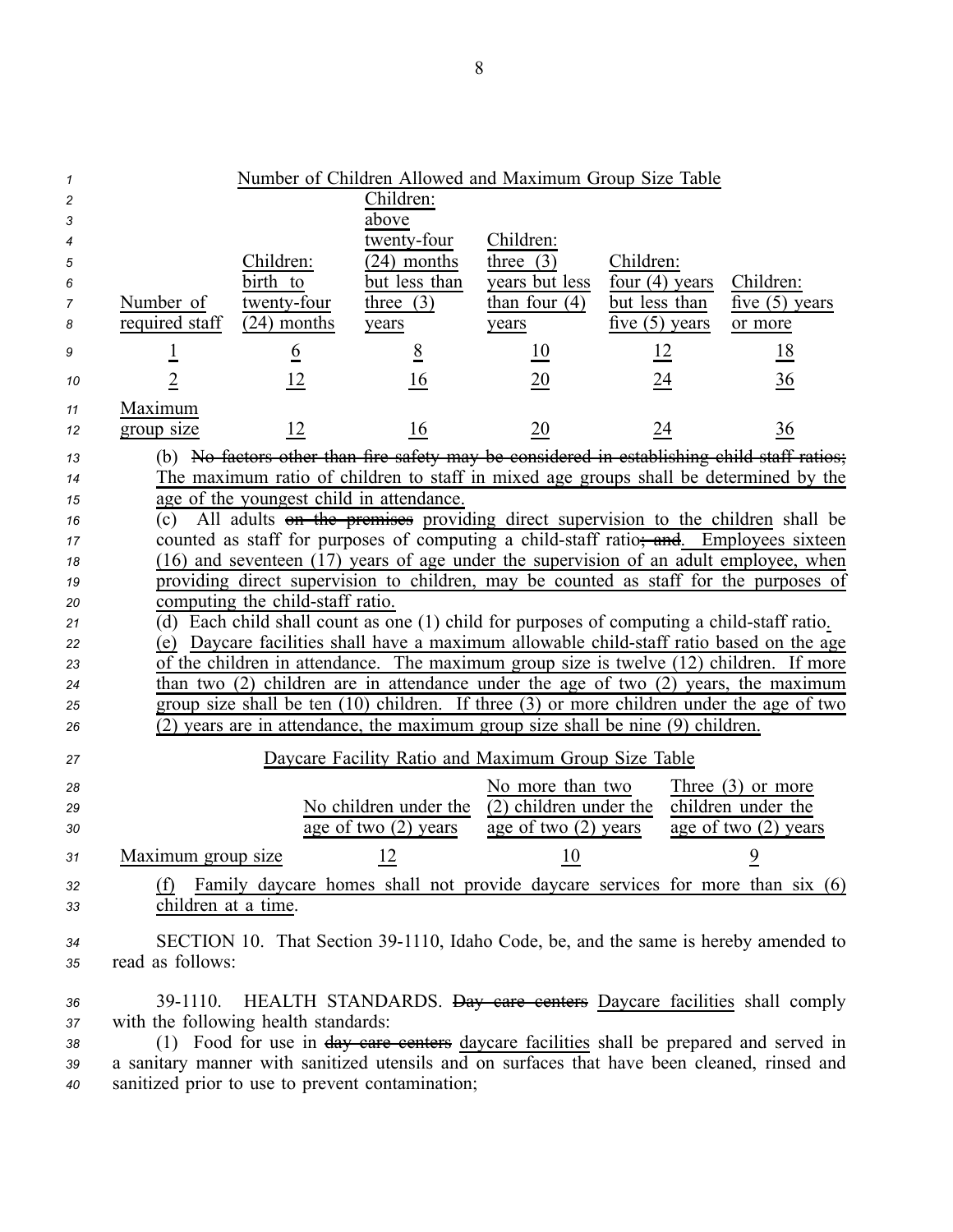(2) All food that is to be served in day care centers daycare facilities shall be stored in such <sup>a</sup> manner that it is protected from potential contamination; (3) Diaper changing shall be conducted in such <sup>a</sup> manner as to preven<sup>t</sup> the spread of communicable diseases; (4) Sleeping and play areas, restrooms and fixtures shall be maintained in <sup>a</sup> safe, sanitary

*<sup>6</sup>* condition;

*<sup>7</sup>* (5) Children and facility personnel shall be provided with individual or disposable towels *<sup>8</sup>* for handwashing and the handwashing area shall be equipped with soap and hot and cold *<sup>9</sup>* running water;

*<sup>10</sup>* (6) The water supply, where the source is other than <sup>a</sup> public water system, must be 11 approved in accordance with the rules adopted by the <del>district board of health</del> department;

*<sup>12</sup>* (7) Medicines, cleaning supplies and other hazardous substances must be stored out of *<sup>13</sup>* reach of children;

*<sup>14</sup>* (8) A telephone or some type of emergency communication system is required; and *<sup>15</sup>* Smoking or alcohol consumption is prohibited on the premises of <sup>a</sup> daycare facility during the *<sup>16</sup>* daycare facility's hours of operation; and

*<sup>17</sup>* (9) Representatives of the district health department and safety inspectors shall not be 18 denied access to a <del>day care center</del> daycare facility during hours of operation for purposes of *<sup>19</sup>* control of communicable disease or inspection.

- 20 SECTION 11. That Section 39-1111, Idaho Code, be, and the same is hereby amended to *<sup>21</sup>* read as follows:
- *<sup>22</sup>* 391111. RULES AUTHORIZED. In order to implement the provisions of this chapter, *<sup>23</sup>* the following rule making authority is authorized:

*<sup>24</sup>* (1) The state fire marshal, in addition to other duties imposed by law, is hereby *<sup>25</sup>* authorized and directed to establish rules necessary to implement the provisions of sections *<sup>26</sup>* 391109 and 391114, Idaho Code;

*<sup>27</sup>* (2) District health boards, in addition to other duties imposed by law, are hereby *<sup>28</sup>* authorized and directed to establish necessary health standards to implement the provisions of *<sup>29</sup>* section 391110, Idaho Code; and

*<sup>30</sup>* (3) The board department, in addition to other duties imposed by law, is hereby *<sup>31</sup>* authorized and directed through rulemaking to establish procedures necessary to implement *<sup>32</sup>* the provisions of this chapter including procedure for submission of required certificates as 33 provided in sections 39-1109 and 39-1110, Idaho Code, and to conduct of the criminal history 34 check provided in section 39-1105, Idaho Code.

*<sup>35</sup>* The rule making rulemaking authority granted in this section shall be limited to the *<sup>36</sup>* specific standards and procedures required by this chapter.

*<sup>37</sup>* SECTION 12. That Chapter 11, Title 39, Idaho Code, be, and the same is hereby *<sup>38</sup>* amended by the addition thereto of <sup>a</sup> NEW SECTION, to be known and designated as Section *<sup>39</sup>* 391112A, Idaho Code, and to read as follows:

 391112A. ACCESS TO INFORMATION. The department shall make available to daycare consumers an informational pamphlet, created by the department, to educate daycare consumers with informational tools useful in identifying quality daycare. The department may deliver pamphlets during direct contact with daycare consumers, or by delivering pamphlets to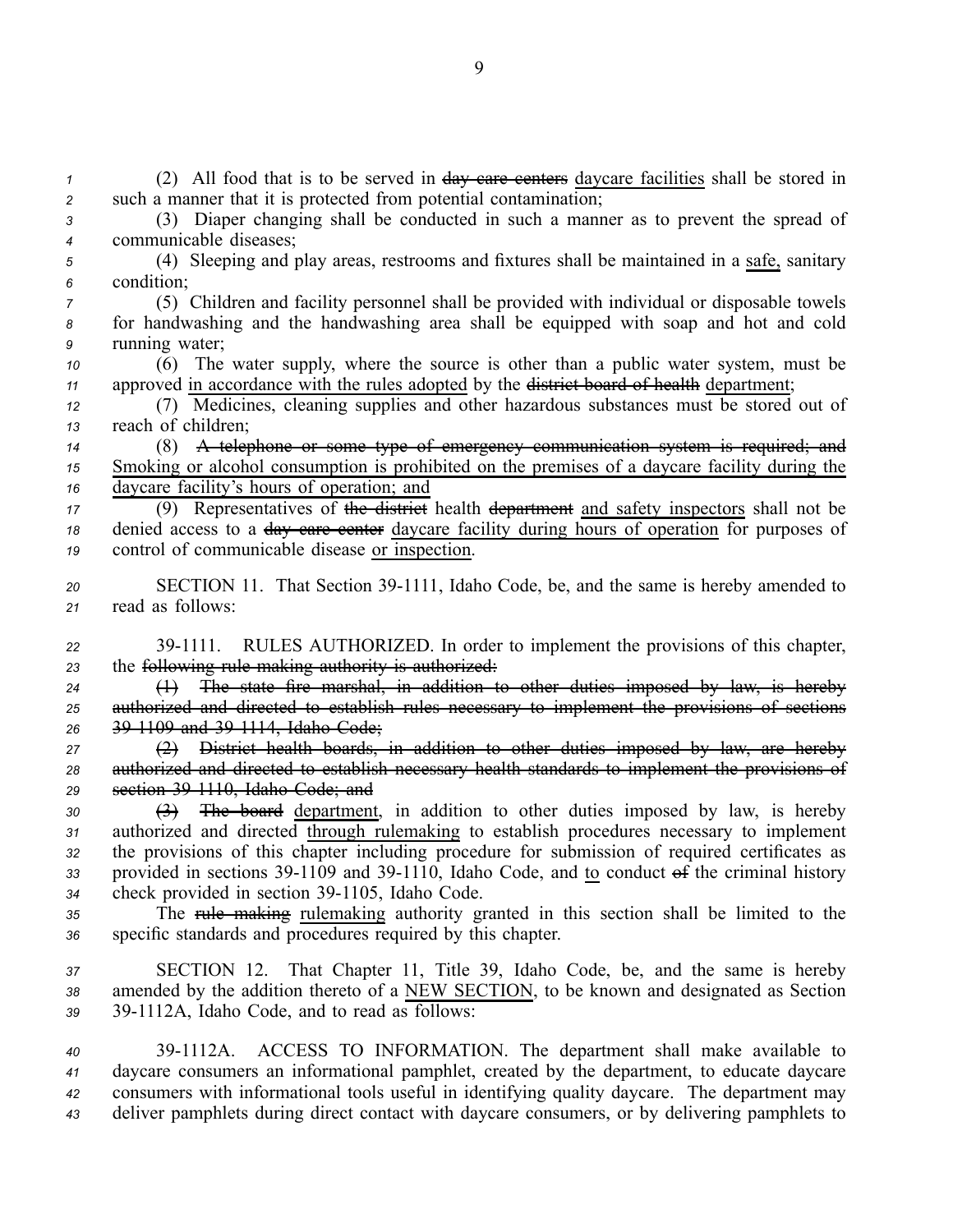*<sup>1</sup>* daycare providers during the licensing or renewal process, during inspections or through other *<sup>2</sup>* appropriate means. The pamphlet shall include:

*<sup>3</sup>* (1) The importance of parents being vigilant for the safety, emotional health and training *<sup>4</sup>* of their children that cannot be replaced by any other institution or individual;

*<sup>5</sup>* (2) The basic characteristics of <sup>a</sup> quality daycare;

*<sup>6</sup>* (3) A strong suggestion to parents to inquire about criminal history checks for any *<sup>7</sup>* provider in <sup>a</sup> family daycare home;

*<sup>8</sup>* (4) A link to <sup>a</sup> department approved website that contains more detailed information; and

*<sup>9</sup>* (5) A department or other phone number for parents to repor<sup>t</sup> unsafe, dangerous or *<sup>10</sup>* harmful activities within the daycare.

11 SECTION 13. That Section 39-1113, Idaho Code, be, and the same is hereby amended to *<sup>12</sup>* read as follows:

*<sup>13</sup>* 391113. DENIAL, SUSPENSION OR REVOCATION OF LICENSE. (1) A license *<sup>14</sup>* may be denied, suspended or revoked by the department if the department finds that the *<sup>15</sup>* applicant or licensee does not comply with the provisions of this chapter.

 (2) No person who pleads guilty to, has been found guilty of or received <sup>a</sup> withheld judgment for any offense involving neglect or any physical injury to, or other abuse of <sup>a</sup> child including the following offenses or <sup>a</sup> similar provision in another jurisdiction, shall be eligible for <sup>a</sup> license under the provisions of this chapter:

- 20 (a) Injuring Felony injury of a child, section 18-1501, Idaho Code.
- 21 (b) The sexual abuse of a child under sixteen  $\overline{(46)}$  years of age, section 18-1506, Idaho *<sup>22</sup>* Code.

23 (c) The ritualized abuse of a child under eighteen  $(18)$  years of age, section 18-1506A, *<sup>24</sup>* Idaho Code.

- *<sup>25</sup>* (d) The sexual exploitation of <sup>a</sup> child, section 181507 or 181507A, Idaho Code.
- *<sup>26</sup>* (e) Sexual abuse of <sup>a</sup> child under the age of sixteen years, section 181506, Idaho Code.

27 (f) Lewd conduct with a child under the age of sixteen  $(16)$  years, section 18-1508, Idaho *<sup>28</sup>* Code.

- *29* (fg) The sale or barter of a child for adoption or other purposes, section 18-1511, Idaho *<sup>30</sup>* Code.
- *<sup>31</sup>* (gh) Murder in any degree, section 184001 or 184003, Idaho Code.

*<sup>32</sup>* (i) Assault with intent to murder, section 184015, Idaho Code.

- 33 **(hj)** Voluntary manslaughter, section 18-4006, Idaho Code.
- *<sup>34</sup>* (ik) Rape, section 186101 or 186108, Idaho Code.
- *<sup>35</sup>* (jl) Incest, section 186602, Idaho Code.

*36* (km) Forcible sexual penetration by use of foreign object, section 18-6608, Idaho Code.

*37* (n) Abuse, neglect or exploitation of a vulnerable adult, section 18-1505, Idaho Code.

# $\overline{(0)}$  Aggravated, first degree, second degree and third degree arson, sections 18-801

- 39 through 18-805, Idaho Code.
- *<sup>40</sup>* (p) Crimes against nature, section 186605, Idaho Code.
- *<sup>41</sup>* (q) Kidnapping, sections 184501 through 184503, Idaho Code.
- $\overline{r}$  (r) Mayhem, section 18-5001, Idaho Code.
- $\overline{\text{(s)}}$  Poisoning, section 18-4014 or 18-5501, Idaho Code.
- $\overline{t}$  (t) Possession of sexually exploitative material, section 18-1507A, Idaho Code.
- *<sup>45</sup>* (u) Robbery, section 186501, Idaho Code.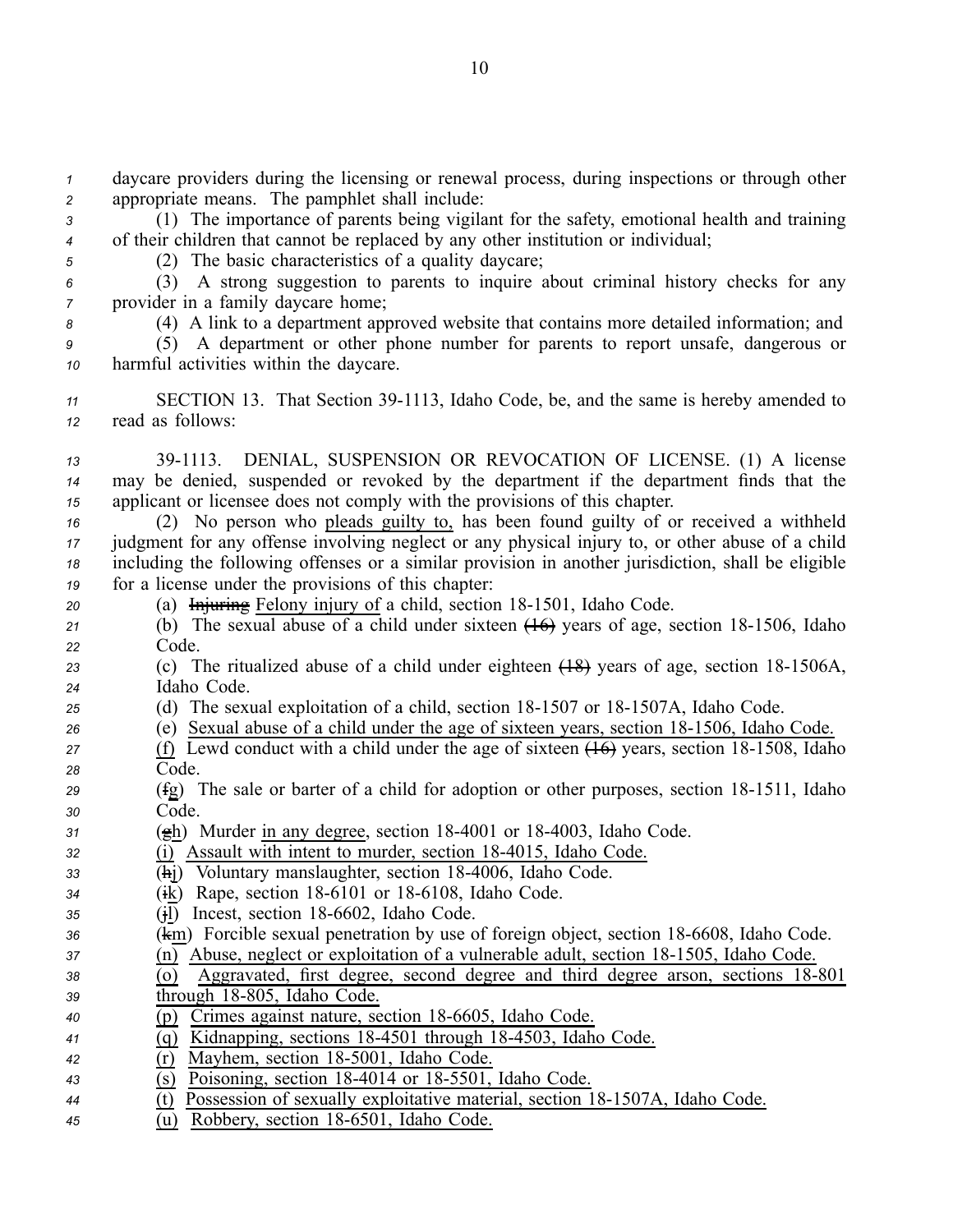| 1  | (v) Stalking in the first degree, section 18-7905, Idaho Code.                                       |
|----|------------------------------------------------------------------------------------------------------|
| 2  | (w) Video voyeurism, section 18-6609, Idaho Code.                                                    |
| 3  | (x) Enticing of children, section 18-1509 or 18-1509A, Idaho Code.                                   |
| 4  | Inducing individuals under eighteen years of age into prostitution, section 18-5609,<br>(y)          |
| 5  | Idaho Code.                                                                                          |
| 6  | Inducing person under eighteen years of age to patronize a prostitute, section<br>(z)                |
| 7  | 18-5611, Idaho Code.                                                                                 |
| 8  | (aa) Any felony punishable by death or life imprisonment.                                            |
| 9  | (bb) Attempt, section 18-306, Idaho Code, conspiracy, section 18-1701, Idaho Code,                   |
| 10 | or accessory after the fact, section 18-205, Idaho Code, to commit any of the crimes                 |
| 11 | designated in this subsection.                                                                       |
| 12 | No person who has pleaded guilty to, been found guilty of or received a withheld<br>(3)              |
| 13 | judgment for any offense involving neglect or any physical injury to, or other abuse of a child,     |
| 14 | including the following offenses or a similar provision in another jurisdiction shall be eligible    |
| 15 | for a license for a period of five $(5)$ years under the provisions of this chapter.                 |
| 16 | Aggravated assault, section 18-905, Idaho Code.<br>(a)                                               |
| 17 | (b) Aggravated battery, section 18-907(1), Idaho Code.                                               |
| 18 | Burglary, section 18-1401, Idaho Code.<br>(c)                                                        |
| 19 | Felony theft, sections 18-2403 and 18-2407(1), Idaho Code.<br>(d)                                    |
| 20 | Forgery of a financial transaction card, section 18-3123, Idaho Code.<br>(e)                         |
| 21 | Fraudulent use of a financial transaction card or number, section 18-3124, Idaho<br>(f)              |
| 22 | Code.                                                                                                |
| 23 | (g) Forgery or counterfeiting, chapter 36, title 18, Idaho Code.                                     |
| 24 | Misappropriation of personal identifying information, section 18-3126, Idaho Code.<br>(h)            |
| 25 | Insurance fraud, section 41-293, Idaho Code.<br>(i)                                                  |
| 26 | Damage to or destruction of insured property, section 41-294, Idaho Code.<br>(i)                     |
| 27 | (k) Public assistance fraud, section 56-227, Idaho Code.                                             |
| 28 | Provider fraud, section 56-227A, Idaho Code.<br>(1)                                                  |
| 29 | Attempted strangulation, section 18-923, Idaho Code.<br>(m)                                          |
| 30 | Attempt, section 18-306, Idaho Code, conspiracy, section 18-1701, Idaho Code,<br>(n)                 |
| 31 | or accessory after the fact, section 18-205, Idaho Code, to commit any of the crimes                 |
| 32 | designated in this subsection.                                                                       |
| 33 | (o) Misdemeanor injury to a child, section 18-1501(2), Idaho Code.                                   |
| 34 | $\overline{(4)}$ A daycare facility license may be denied, suspended or revoked by the department if |
| 35 | the department finds that the daycare facility is not in compliance with the standards provided      |
| 36 | for in this chapter or criminal activity that threatens the health or safety of a child.             |
| 37 | (5) A daycare facility license or privilege to operate a family daycare home shall be                |
| 38 | denied or revoked if a registered sex offender resides on the premises where daycare services        |
| 39 | are provided.                                                                                        |
| 40 | (36) The denial, suspension or revocation of a license under this chapter may be appealed            |
| 41 | to the district court of the county in which the affected day eare eenter daycare facility is        |
| 42 | located and the appeal shall be heard de novo in the district court.                                 |
| 43 | SECTION 14. That Section 39-1114, Idaho Code, be, and the same is hereby amended to                  |

*<sup>44</sup>* read as follows: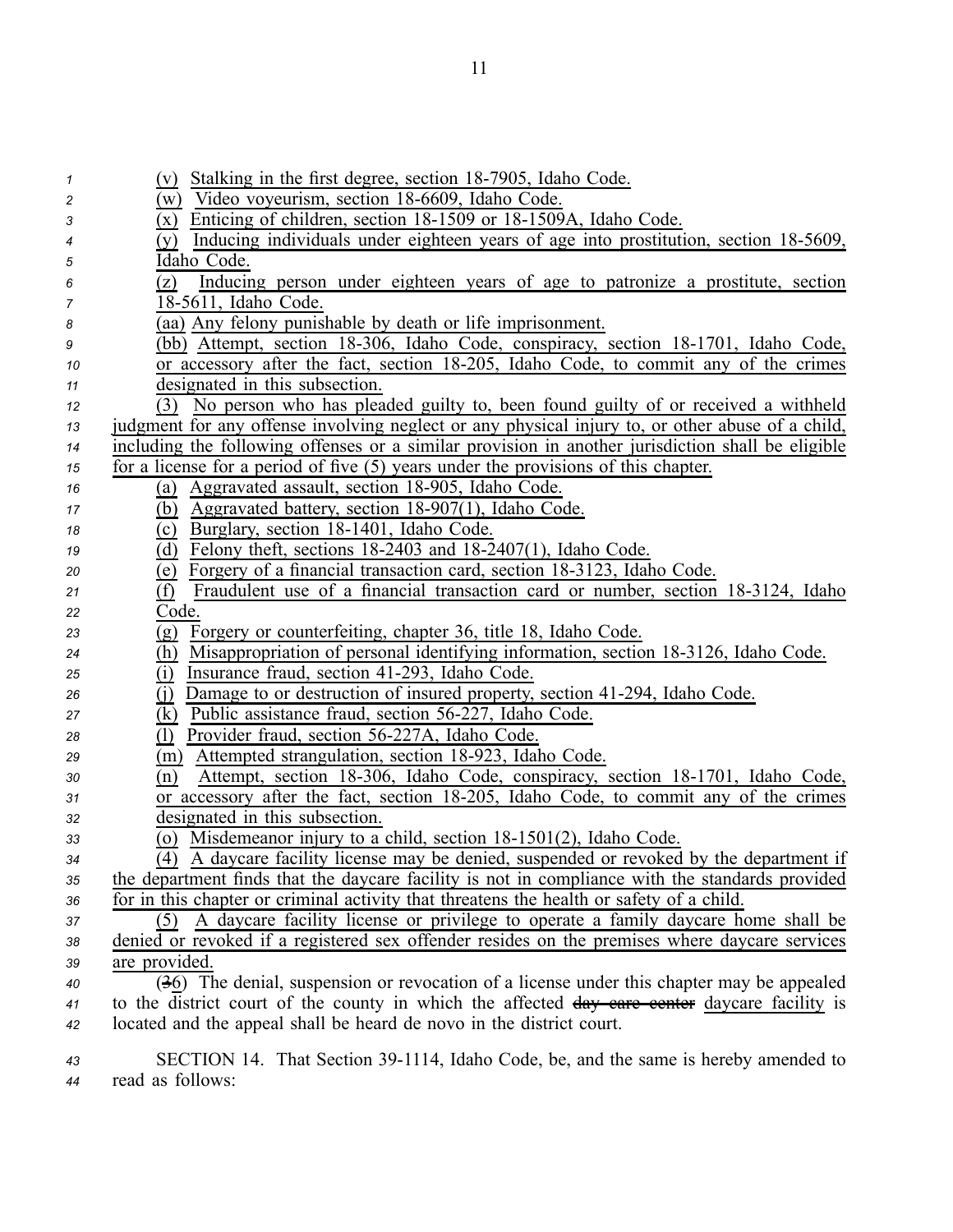1 39-1114. LIMITED APPLICATIONS. (1) Any person providing  $\frac{day}{dx}$  care daycare for *2* four (4) or more children in a group day care facility family daycare home shall not be required <sup>3</sup> to be licensed, but shall comply with the requirements of section 39-1105, Idaho Code, for a *<sup>4</sup>* criminal history check and shall obtain <sup>a</sup> fire inspection certificate establishing compliance with *<sup>5</sup>* the standards provided in section 391109, Idaho Code.

 (2) The fFire inspections for group day care facilities may be conducted by the district department designated health department and safety inspectors where necessary. The fire inspection certificate and the criminal history check, if one is required, shall be available for inspection on the premises.

*<sup>10</sup>* (3) A group day care facility or family day care daycare home providing care for fewer *<sup>11</sup>* than seven (7) children may elect to comply with the provisions of this chapter and upon <sup>a</sup> *12* finding of compliance by the department, shall receive a basic day eare daycare license.

13 SECTION 15. That Section 39-1115, Idaho Code, be, and the same is hereby amended to *<sup>14</sup>* read as follows:

15 39-1115. MISDEMEANOR. (1) It shall be a misdemeanor to operate a day care center 16 daycare facility within this state without first obtaining a basic  $\frac{day}{dx}$  care daycare license from 17 the department or to operate a <del>day care center</del> daycare facility without posting a basic day *<sup>18</sup>* care daycare license in <sup>a</sup> conspicuous place. A copy of this chapter shall be available on the *<sup>19</sup>* premises at all times for staff and parents to read on request.

*<sup>20</sup>* (2) If <sup>a</sup> daycare facility is found to be operating without <sup>a</sup> license, the licensing agency *<sup>21</sup>* may gran<sup>t</sup> <sup>a</sup> grace period of no more than sixty (60) days to allow the daycare facility to come *<sup>22</sup>* into compliance with the provisions of this chapter.

 (3) It shall be <sup>a</sup> misdemeanor to operate <sup>a</sup> group day care facility family daycare home caring for four (4) or more children without obtaining the **extificates** criminal history check 25 required in section 39-11<del>14</del>05, Idaho Code; provided, that in the event of an initial citation for violation of the provisions of this subsection, if <sup>a</sup> person makes the applications required within 27 twenty (20) days, the complaint shall be dismissed. Operation of a group day care facility family daycare home caring for four (4) or more children after denial of the certificates failure to pass <sup>a</sup> required criminal history check shall be <sup>a</sup> misdemeanor.

*<sup>30</sup>* (34) It is <sup>a</sup> misdemeanor for any person to provide day care daycare services if such *<sup>31</sup>* person has been found guilty in this state's courts, in any other state's courts, or in any federal 32 court, of any offense listed under the provisions of section 39-1113, Idaho Code.

33 **SECTION 16.** That Section 39-1116, Idaho Code, be, and the same is hereby amended to *<sup>34</sup>* read as follows:

*<sup>35</sup>* 391116. PROSECUTION. It shall be the duty of the prosecuting attorney of the county *<sup>36</sup>* in which the day care center or group day care daycare facility is located to prosecute violations *<sup>37</sup>* of the provisions of this chapter.

38 SECTION 17. That Section 39-1117, Idaho Code, be, and the same is hereby amended to *<sup>39</sup>* read as follows:

*<sup>40</sup>* 391117. NO LIABILITY TO STATE OR POLITICAL SUBDIVISIONS. The issuance *<sup>41</sup>* of <sup>a</sup> license or certificate pursuan<sup>t</sup> to this chapter shall not constitute <sup>a</sup> representation of